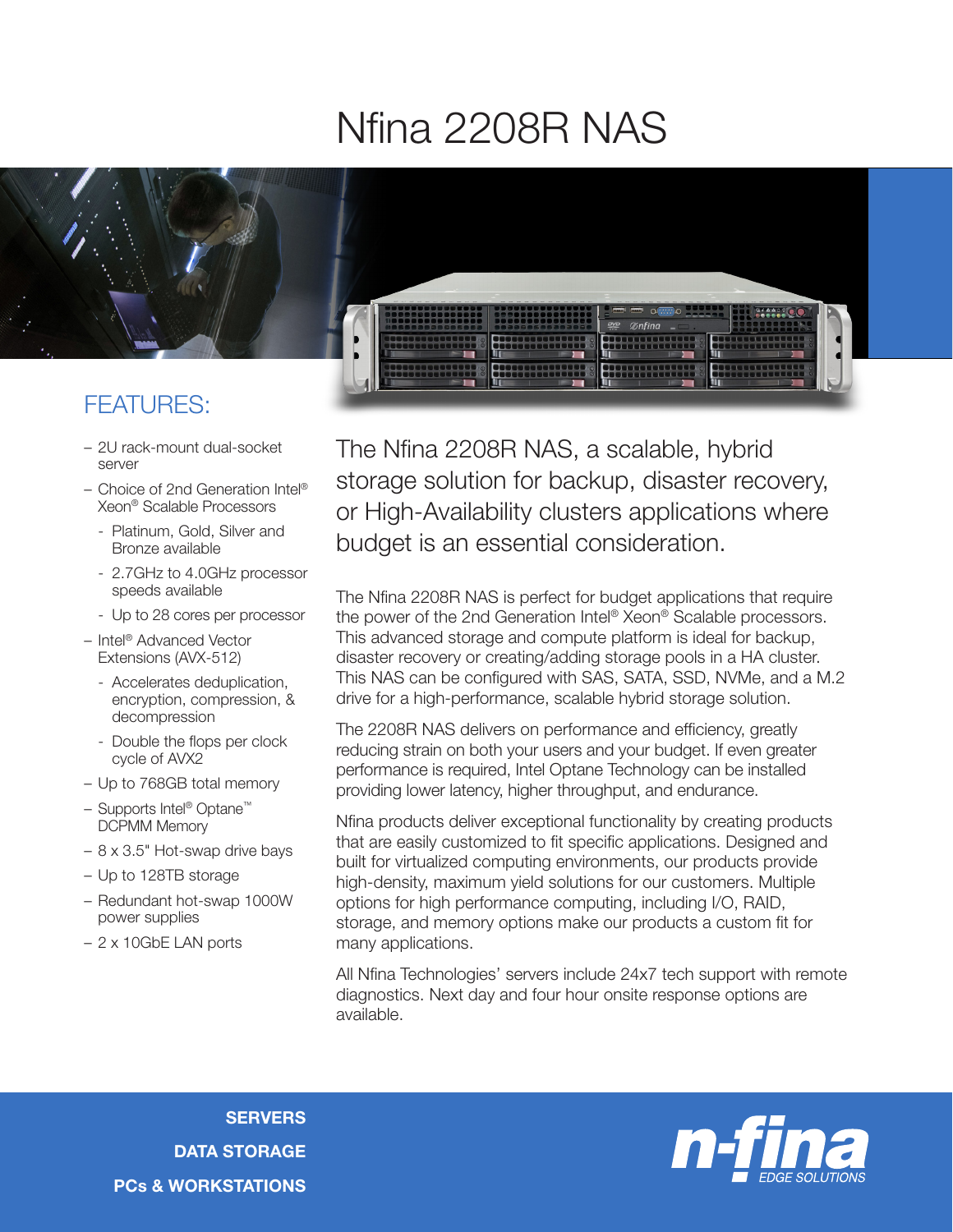## NFINA 2208R NAS

| <b>SPECIFICATIONS</b>        |                                                                                                                                                                                                                                                                                |
|------------------------------|--------------------------------------------------------------------------------------------------------------------------------------------------------------------------------------------------------------------------------------------------------------------------------|
| Form Factor                  | 2U rack-mount, 3.5" x 17.2" x 25.5"                                                                                                                                                                                                                                            |
| <b>Operating Temperature</b> | 10°C to 35°C (50°F to 95°F)                                                                                                                                                                                                                                                    |
| Processors                   | 2nd Generation Intel® Xeon® Scalable Processors, up to 28 cores each                                                                                                                                                                                                           |
| Processor Speed              | Up to 2.7GHz to 4.0GHz                                                                                                                                                                                                                                                         |
| CPU Cache                    | Up to 39MB                                                                                                                                                                                                                                                                     |
| Socket                       | Dual Socket P (LGA 3647)                                                                                                                                                                                                                                                       |
| Memory                       | 16 DIMM slots, DDR4 ECC RDIMM/LRDIMM 2666/2933 MHz<br>768GB Max memory capacity<br>Intel <sup>®</sup> Optane <sup>™</sup> DC Persistent Memory supported                                                                                                                       |
| Storage                      | 8 x 3.5" or 2.5" hot-swap drive bays (2.5" requires adapter)<br>Supports: SSD and HDD drives<br>1 x internal M.2 NVMe/SSD (2260/2280/22110), PCIe (optional)                                                                                                                   |
| <b>Optical Drive</b>         | 1 x 5.25" Slim DVD, SATA drive (optional)                                                                                                                                                                                                                                      |
| Maximum Storage              | Up to 128TB, depending on drive type                                                                                                                                                                                                                                           |
| Software RAID                | 0, 1, 5, 10 support                                                                                                                                                                                                                                                            |
| Hardware RAID / Caching      | Hardware RAID optional, Caching available                                                                                                                                                                                                                                      |
| Input Voltage                | 100-127V @ 9-12A, 50/60 Hz<br>200-240V @ 6-7.2A, 50/60 Hz                                                                                                                                                                                                                      |
| Power Supply                 | Redundant hot-swap 1000W AC power supplies with PMBus                                                                                                                                                                                                                          |
| Remote Management            | IPMI 2.0, KVM over HTML5                                                                                                                                                                                                                                                       |
| <b>TPM</b>                   | Version 2.0, optional                                                                                                                                                                                                                                                          |
| Software Certifications      | VMware® ESXi 7.0 Certified                                                                                                                                                                                                                                                     |
| OS Supported                 | Microsoft <sup>®</sup> Windows Server <sup>®</sup> 2016, 2019, Windows <sup>®</sup> 10, VMware®<br>ESXi <sup>™</sup> 6.5-7.0, Open-E® JovianDSS™ & DSS7, Red Hat® RHEL 7.3-7.x,<br>SUSE® SLES 11, 12, Ubuntu 16, 17, CentoOS™ 7, XenServer® 7.1-7.6,<br>more options available |
| Certifications               | UL or CSA Listed (USA and Canada), FCC Class A (US), CE (Europe), RoHS (Europe)                                                                                                                                                                                                |
| Warranty                     | 5 years                                                                                                                                                                                                                                                                        |